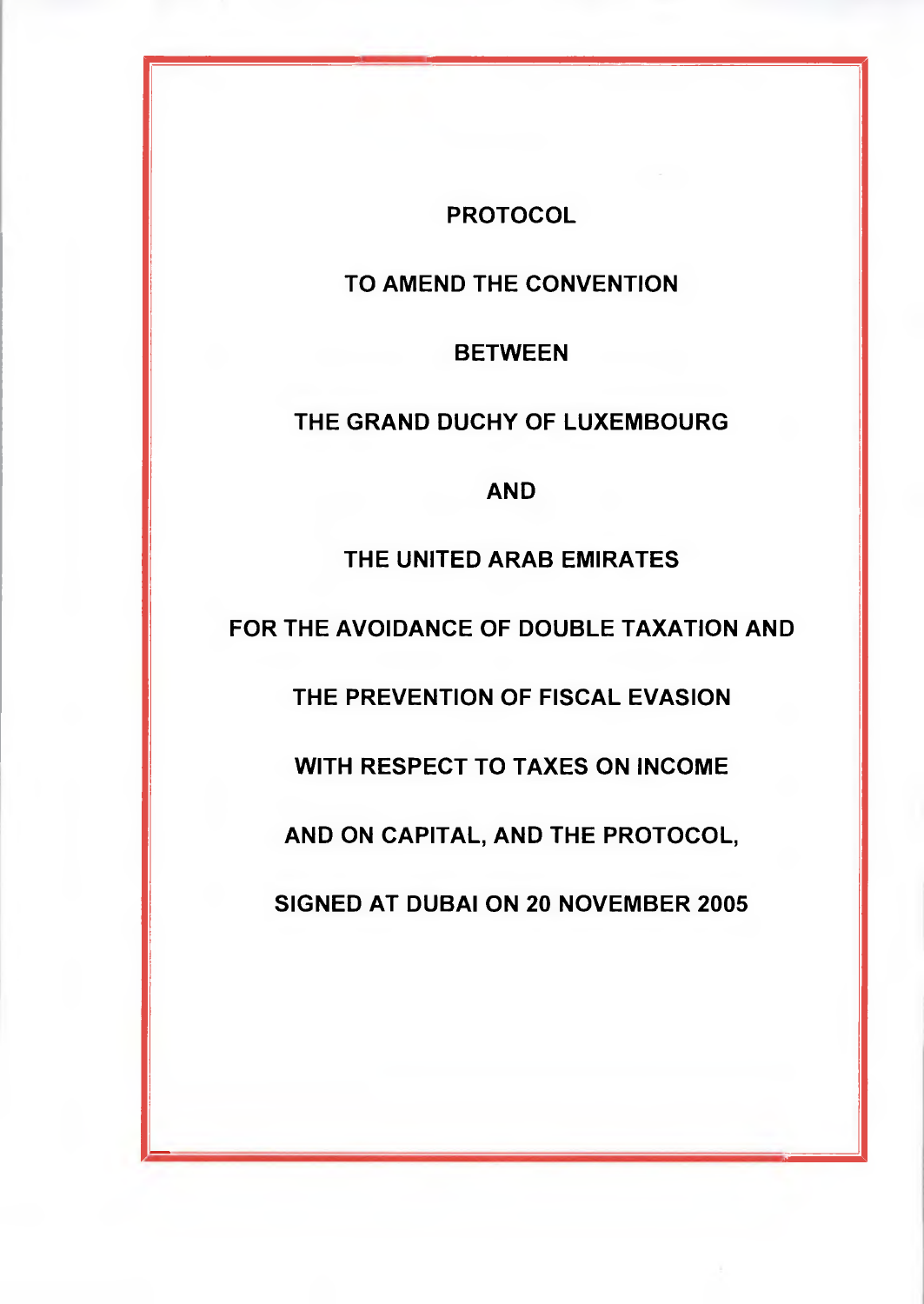The Government of the Grand Duchy of Luxembourg and the Government of the United Arab Emirates

Desiring to conclude a Protocol to amend the Convention between the Grand Duchy of Luxembourg and the United Arab Emirates for the avoidance of double taxation and the prevention of fiscal evasion with respect to taxes on income and on capital, and the Protocol, signed at Dubai on 20 November 2005, (hereinafter referred to as "the Convention"), have agreed as follows:

#### **ARTICLE 1**

Paragraph 4 of Article 13 (CAPITAL GAINS) of the Convention shall be deleted and replaced by the following:

4. Gains derived from the alienation of shares, bonds and any other securities or similar instruments, listed on a recognized securities market of a Contracting State shall be taxable only in the other Contracting State."

A new paragraph 5 shall be added to Article 13 (CAPITAL GAINS) of the Convention:

5. Gains derived from the alienation of shares in a company other than those referred to in paragraphs 1 to 4 such as securities, bonds, debentures and the like, shall be taxable only in the State of which the alienator is a resident."

#### **ARTICLE 2**

Paragraph 1 of Article 23 (ELIMINATION OF DOUBLE TAXATION) of the Convention shall be deleted and replaced by the following:

- 1. Subject to the provisions of the law of Luxembourg regarding the elimination of double taxation which shall not affect the general principle hereof, double taxation shall be eliminated as follows:
- a) Where a resident of Luxembourg derives income or owns capital which, in accordance with the provisions of this Convention, may be taxed in the United Arab Emirates, Luxembourg shall, subject to the provisions of sub-paragraphs b), c) and d), exempt such income or capital from tax, but may, in order to calculate the amount of tax on the remaining income or capital of the resident, apply the same rates of tax as if the income or capital had not been exempted.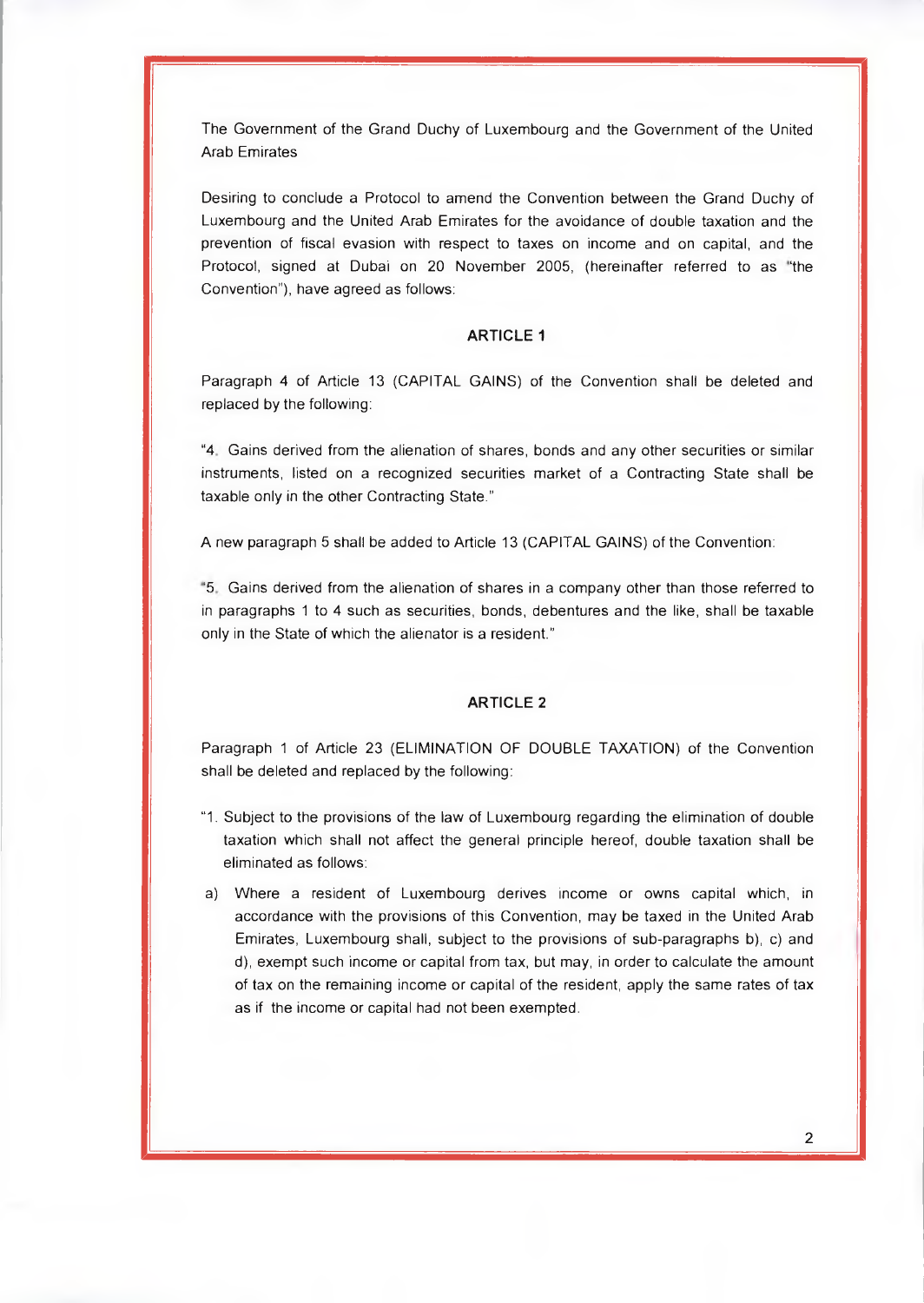- b) Where a resident of Luxembourg derives income which, in accordance with the provisions of Articles 7, 10, 13(2) and 16 may be taxed in the United Arab Emirates, Luxembourg shall allow as a deduction from the income tax on individuals or from the corporation tax of that resident an amount equal to the tax paid in the United Arab Emirates, but only, with respect to Articles 7 and 13(2), if the business profits and the capital gains are not derived from activities of a permanent establishment in the United Arab Emirates in agriculture, industry, infrastructure and tourism. Such deduction shall not, however, exceed that part of the tax, as computed before the deduction is given, which is attributable to such items of income derived from the United Arab Emirates. That means if income is derived from a permanent establishment in the United Arab Emirates being active in agriculture, industry, infrastructure and tourism, this income will be exempted in Luxembourg even if no tax has been paid in the United Arab Emirates.
- c) Where a company which is a resident of Luxembourg derives dividends from United Arab Emirates sources, Luxembourg shall exempt such dividends from tax, provided that the company which is a resident of Luxembourg holds directly at least 10 per cent of the capital of the company paying the dividends since the beginning of the accounting year and if this company is subject in the United Arab Emirates to an income tax corresponding to the Luxembourg corporation tax. The above-mentioned shares in the United Arab Emirates company are, under the same conditions, exempt from the Luxembourg capital tax. The exemption under this sub-paragraph shall also apply notwithstanding that the United Arab Emirates company is exempted from tax or taxed at a reduced rate in the United Arab Emirates and if these dividends are derived out of profits from activities in agriculture, industry, infrastructure or tourism in the United Arab Emirates.
- d) The provisions of sub-paragraph a) shall not apply to income derived or capital owned by a resident of Luxembourg where the United Arab Emirates, applies the provisions of this Convention to exempt such income or capital from tax or applies the provisions of paragraph 2 of Article 10 to such income."

#### **ARTICLE 3**

Article 26 (EXCHANGE OF INFORMATION) of the Convention shall be deleted and replaced by the following:

#### "Article 26

### EXCHANGE OF INFORMATION

1 The competent authorities of the Contracting States shall exchange such information as is foreseeably relevant for carrying out the provisions of this Convention or to the administration or enforcement of the domestic laws concerning taxes of every kind and description imposed on behalf of the Contracting States, or of its local Governments or local authorities, insofar as the taxation thereunder is not contrary to the Convention. The exchange of information is not restricted by Articles 1 and 2.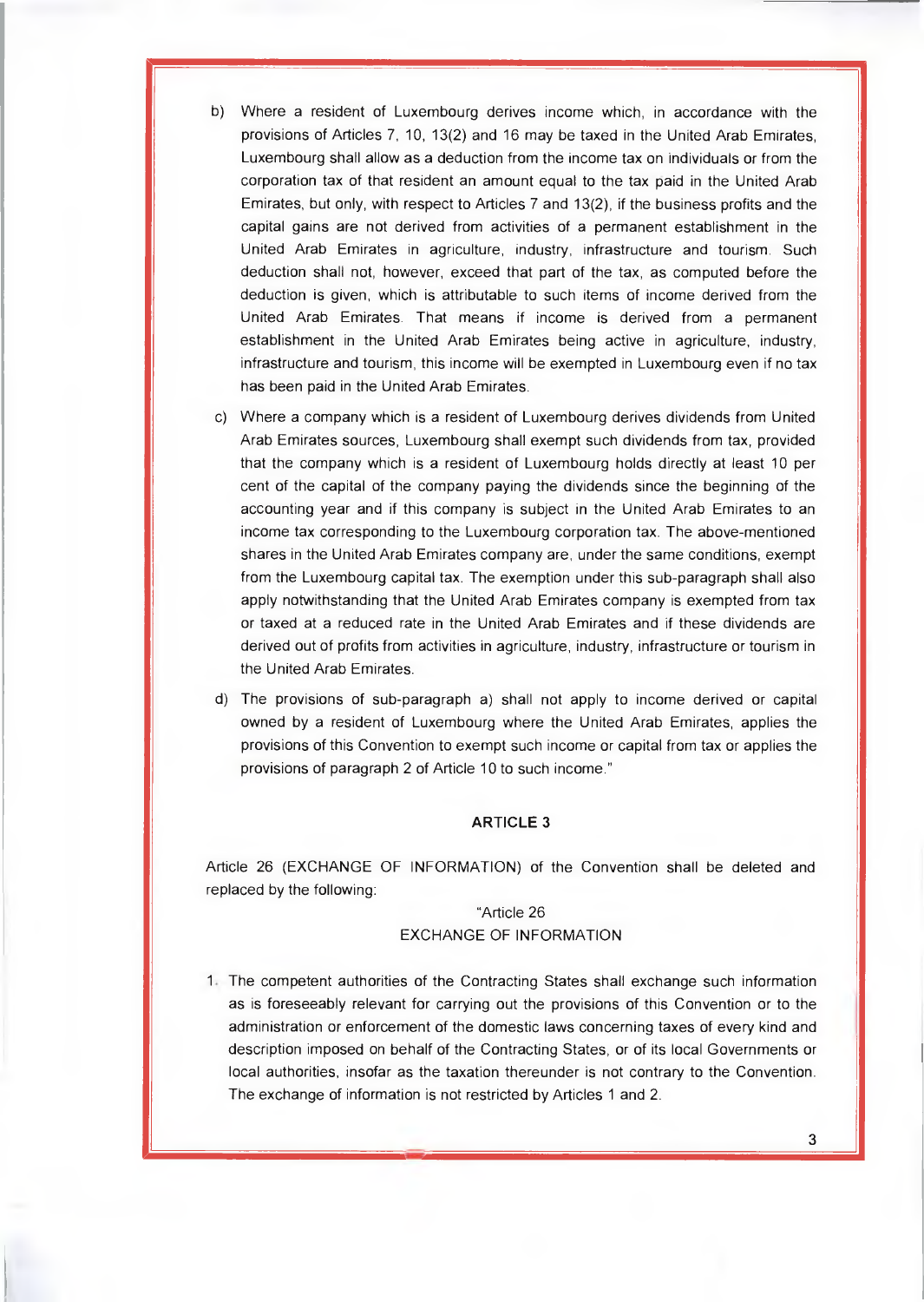- 2 Any information received under paragraph 1 by a Contracting State shall be treated as secret in the same manner as information obtained under the domestic laws of that State and shall be disclosed only to persons or authorities (including courts and administrative bodies) concerned with the assessment or collection of, the enforcement or prosecution in respect of, the determination of appeals in relation to the taxes referred to in paragraph 1, or the oversight of the above. Such persons or authorities shall use the information only for such purposes. They may disclose the information in public court proceedings or in judicial decisions.
- 3. In no case shall the provisions of paragraphs 1 and 2 be construed so as to impose on a Contracting State the obligation:
	- a) to carry out administrative measures at variance with the laws and administrative practice of that or of the other Contracting State;
	- b) to supply information which is not obtainable under the laws or in the normal course of the administration of that or of the other Contracting State;
	- c) to supply information which would disclose any trade, business, industrial, commercial or professional secret or trade process, or information the disclosure of which would be contrary to public policy (ordre public).
- 4. If information is requested by a Contracting State in accordance with this Article, the other Contracting State shall use its information gathering measures to obtain the requested information, even though that other State may not need such information for its own tax purposes. The obligation contained in the preceding sentence is subject to the limitations of paragraph 3 but in no case shall such limitations be construed to permit a Contracting State to decline to supply information solely because it has no domestic interest in such information.
- 5. In no case shall the provisions of paragraph 3 be construed to permit a Contracting State to decline to supply information upon request solely because the information is held by a bank, other financial institution, nominee or person acting in an agency or a fiduciary capacity or because it relates to ownership interests in a person."

#### **ARTICLE 4**

Paragraph 2 of the Protocol of the Convention shall be deleted. Paragraphs 3, 4 and 5 of the Protocol of the Convention shall be renumbered in 2, 3 and 4.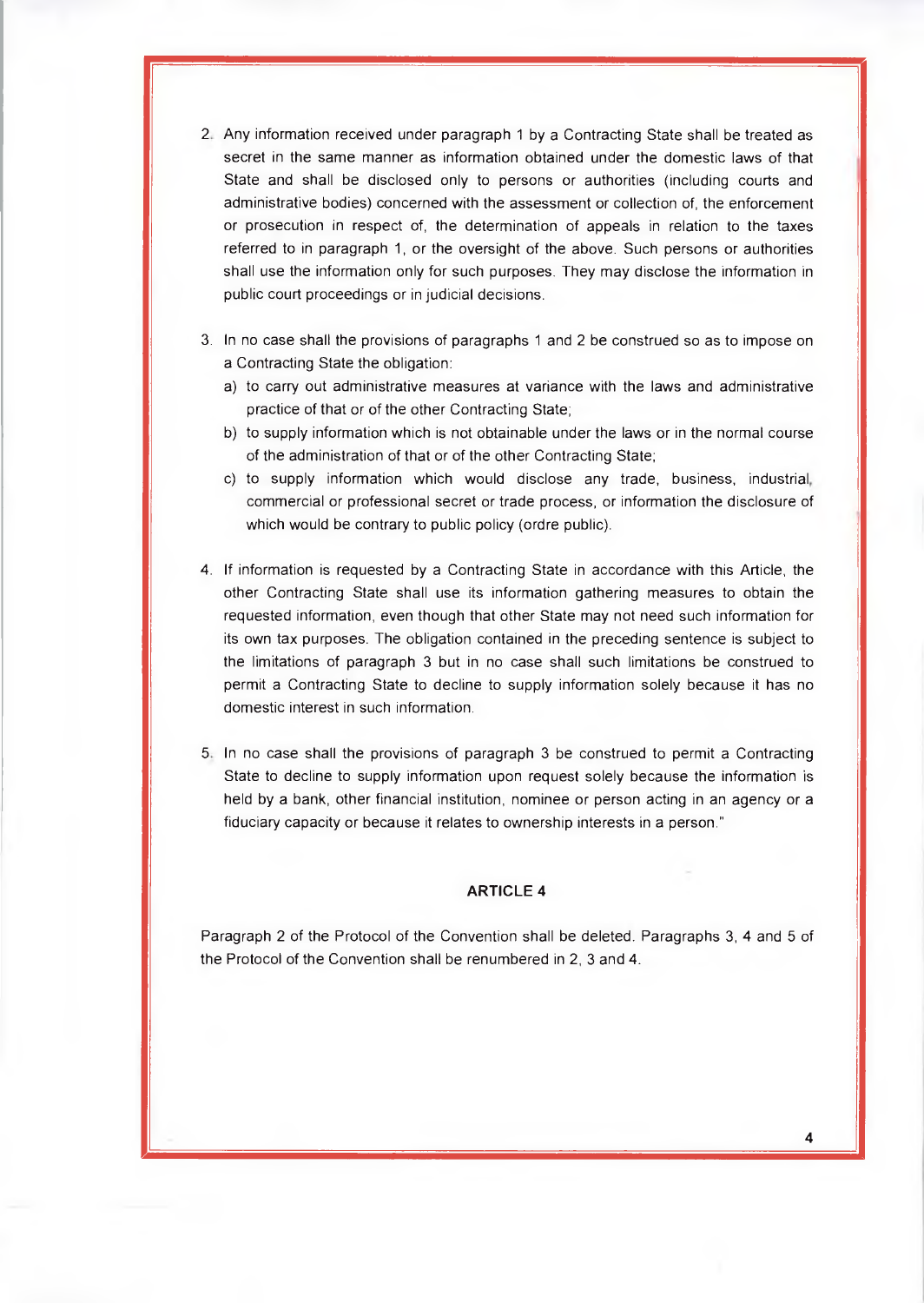The renumbered paragraph 2 of the Protocol shall be deleted and replaced by the following:

2. With reference to paragraph 3 of Article 10

In the case of the United Arab Emirates the term "financial institution" means:

- a) Abu Dhabi Investment Authority (ADIA),
- b) UAE Central Bank,
- c) International Petroleum Investment Company,
- d) Abu Dhabi investment Council,
- e) Mubadala,
- f) TAQA,
- g) Investment Corporation of Dubai, and
- h) any other governmental institution as may be specified according to the competent authorities of the Contracting States through exchange of letters.
- In the case of Luxembourg the term "financial institution" means:
	- a) the "Société Nationale de Crédit et d'Investissement",
	- b) the "Banque Centrale du Luxembourg", and
	- c) any other governmental institution as may be specified according to the competent authorities of the Contracting States through exchange of letters."

#### **ARTICLE 5**

A new paragraph 5 shall be added to the Protocol which reads as follows:

- 5. With reference to Article 26:
- 1. It is understood that the competent authority of the requested State shall provide upon request by the competent authority of the requesting State information for the purposes referred to in Article 26.
- 2. The competent authority of the requesting State shall provide the following information to the competent authority of the requested State when making a request for information under the Convention to demonstrate the foreseeable relevance of the information to the request:
	- a) the identity of the person under examination or investigation;
	- b) a statement of the information sought including its nature and the form in which the requesting State wishes to receive the information from the requested State;
	- c) the tax purpose for which the information is sought;
	- d) grounds for believing that the information requested is held in the requested State or is in the possession or control of a person within the jurisdiction of the requested State;